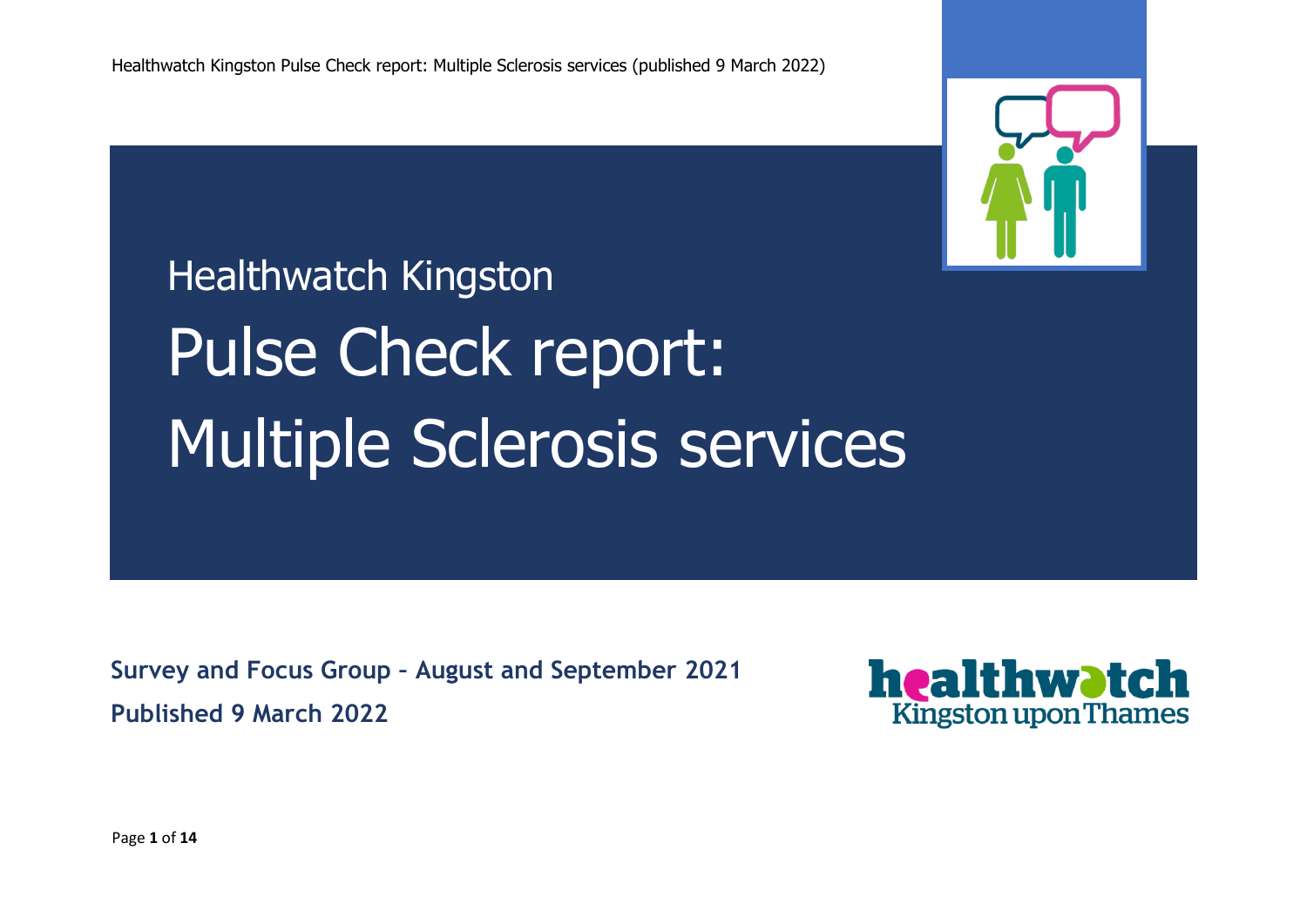

# **Contents**

| 1. About Healthwatch Kingston                   | Page 3  |
|-------------------------------------------------|---------|
| 2. Introduction                                 | Page 4  |
| 3. Community engagement methods and limitations | Page 5  |
| 4. Local Multiple Sclerosis service offer       | Page 5  |
| 5. Key messages and recommendations             | Page 6  |
| 6. Thank you and next steps!                    | Page 13 |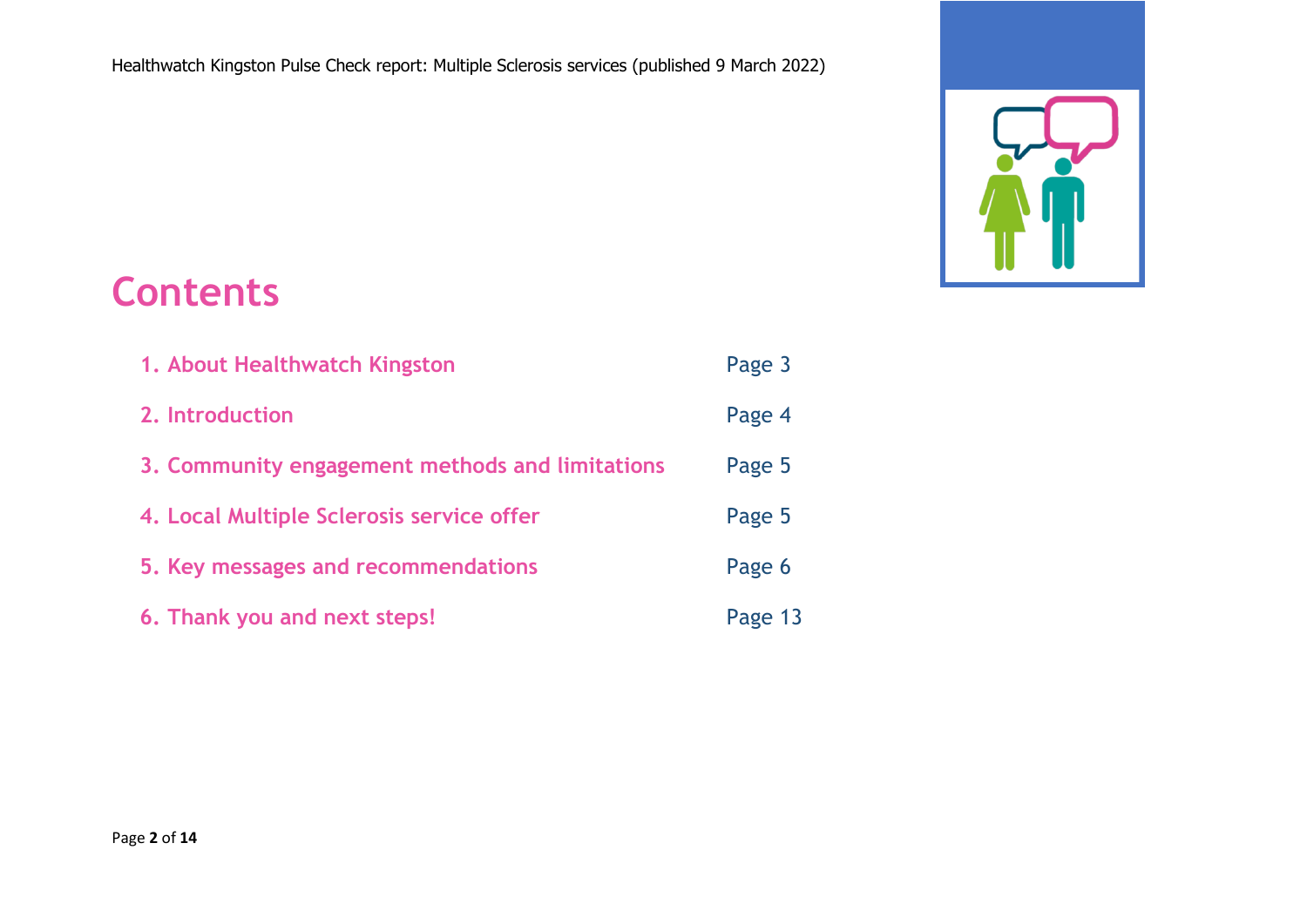## **1. About Healthwatch Kingston**

Healthwatch Kingston upon Thames is your local health and social care champion. If you use GPs and hospitals, dentists, pharmacies, care homes or other support services in your area, we want to hear about your experiences. We are independent and have the power to make sure NHS leaders and other decision makers listen to local feedback and improve standards of care. We can also help you to find reliable and trustworthy information and advice. Last year, the Healthwatch network helped nearly a million people like you to have your say and get the support you need. Healthwatch Kingston upon Thames is part of a network of over 150 local Healthwatch across the country.

We're here to listen to the issues that really matter to people in the Royal Borough of Kingston upon Thames and to hear about your experiences of using local health and social care services. We're entirely independent and impartial, and anything you share with us is confidential.

Healthwatch uses your feedback to better understand the challenges facing the NHS and other care providers and we make sure your experiences improve health and care for everyone – locally and nationally. We can also help you to get the information and advice you need to make the right decisions for you and to get the support you deserve.

It's really important that you share your experiences – whether good or bad, happy or sad. If You've had a negative experience, it's easy to think there's no point in complaining, and that 'nothing ever changes'. Or, if you've had a great experience, that you 'wish you could say thank you'. Remember, your feedback is helping to improve people's lives. So, if you need advice, or you're ready to tell your story – we're here to listen.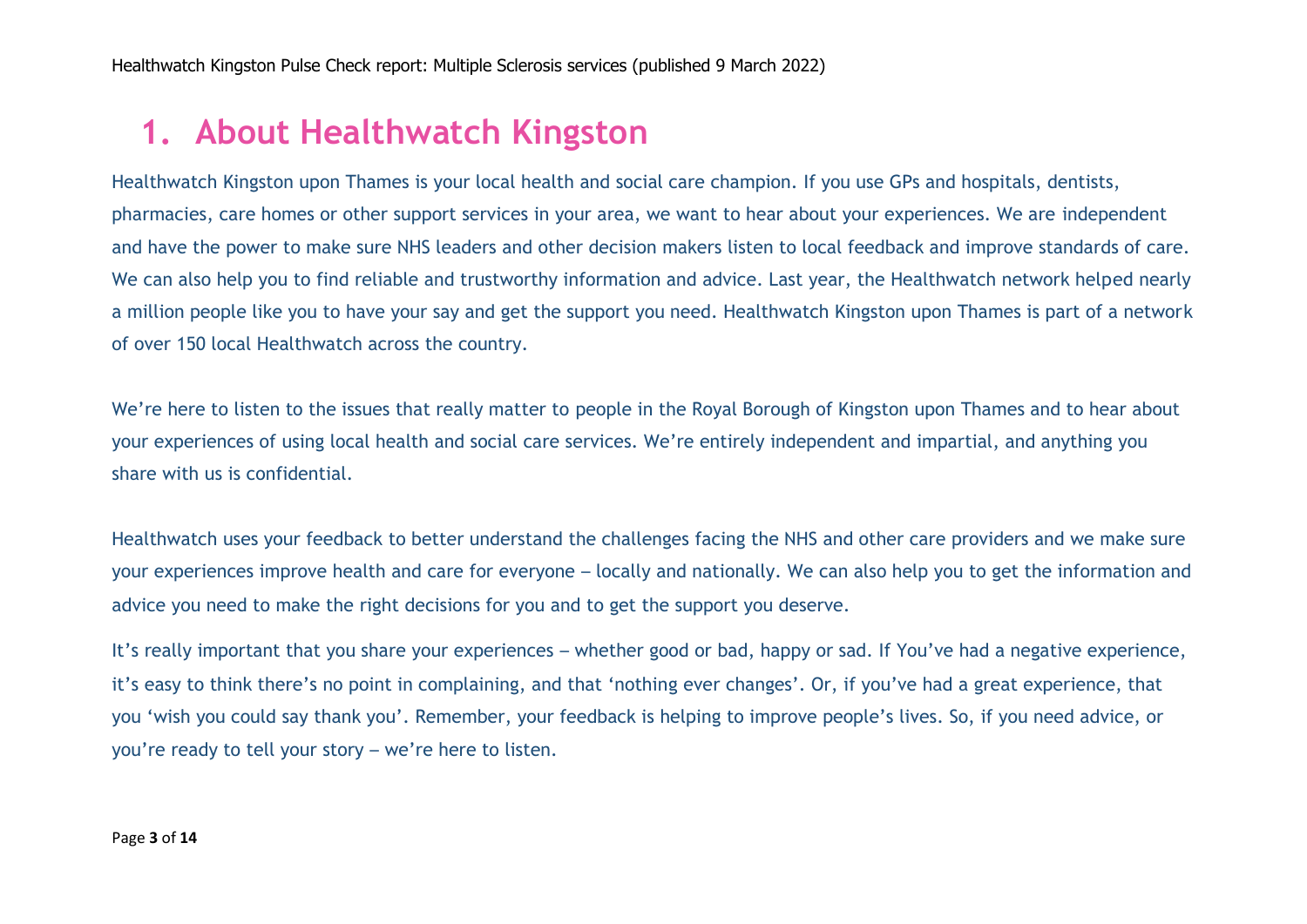# **2. Introduction**

Multiple Sclerosis (MS) is the most common disabling neurological disease of young adults in the UK. More than 130,000 people in the UK have MS. In the UK people are most likely to find out they have MS in their thirties, forties and fifties. But the [first signs](https://www.mssociety.org.uk/about-ms/signs-and-symptoms/early-signs-of-ms) [of MS](https://www.mssociety.org.uk/about-ms/signs-and-symptoms/early-signs-of-ms) often start years earlier. Many people notice their first symptoms years before they get their diagnosis. [\(MS Society\)](https://www.mssociety.org.uk/).

MS can affect how people see, move, think or feel. [Watch this MS Society video to understand more.](https://www.youtube.com/watch?reload=9&time_continue=126&v=RaSD7FnsSDs&feature=emb_logo)

#### **The 3 main types of MS are:**

- Relapsing remitting (RRMS) Where '…people have attacks of new and old symptoms; this is called a relapse. Around 85% of people with multiple sclerosis are diagnosed with RRMS. Taking a disease modifying therapy (DMT) could mean fewer relapses and slow down your MS.' Learn [more about RRMS.](https://www.mssociety.org.uk/about-ms/types-of-ms/relapsing-remitting-ms)
- Secondary progressive (SPMS) 'Comes after relapsing remitting MS for many people. With this type of MS your disability gets steadily worse. You're no longer likely to have relapses when your symptoms get worse but then get better.' [Learn](https://www.mssociety.org.uk/about-ms/types-of-ms/secondary-progressive-ms)  [more about SPMS.](https://www.mssociety.org.uk/about-ms/types-of-ms/secondary-progressive-ms)
- Primary progressive (PPMS) 'Affects about 10-15% of people diagnosed with MS.' [Learn more about PPMS.](https://www.mssociety.org.uk/about-ms/types-of-ms/primary-progressive-ms)

In April 2021 Healthwatch Kingston launched our 'Pulse Check' engagement programme to work more closely with our diverse communities in Kingston and listen to their views and experiences of health and social care services.

In July 2021, we were approached by the Chair of the '[Richmond and Kingston MS Group](https://www.mssociety.org.uk/care-and-support/local-support/local-groups/richmond-and-kingston-group/ms-support-richmond-and-kingston-group)' to help raise awareness of MS in Kingston. The group has MS Support Volunteers who are trained to confidentially offer emotional support, information, help to access specialist services and help to get financial support, to encourage people with MS to talk about their experiences of services. Healthwatch Kingston then ran Pulse Check community engagement throughout August and September 2021.

#### Page **4** of **14**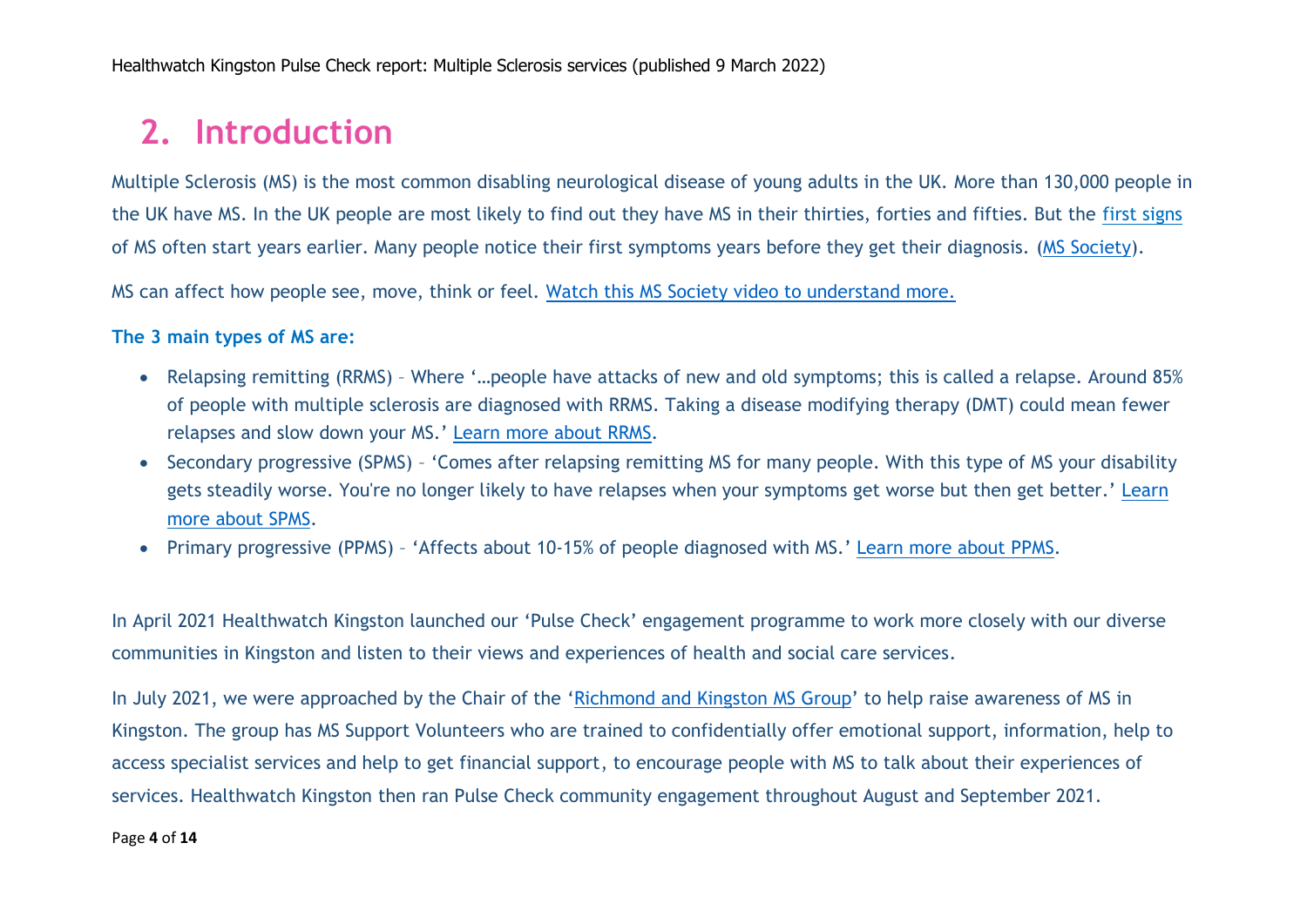### **3. Community engagement methods and limitations**

Healthwatch Kingston, initially worked with the Chair of the MS Society – Richmond and Kingston group to understand how the group works and the needs of our local MS community. We wanted to encourage Kingston residents with MS to talk about their experiences of services. We sought views to help services work better for the people who use them.

The findings from this Healthwatch Kingston Pulse Check are drawn jointly from a focus group discussion, held in association with the Richmond and Kingston MS group, as well as returns to an online survey which was featured on the Healthwatch Kingston website for the months of August and September 2021. The survey asked how easy it was to access a service, the quality of the service offered and how they felt about their aftercare. A combined total of 15 people shared experiences with us. Healthwatch Kingston notes the limitation of this report in terms of numbers engaged with, but every voice is important to us, and our engagement evening provided rich qualitative information from people with lived experience.

#### **Methodologies used to collect data for this compilation report included:**

- Online survey, promoted via our [website,](http://www.healthwatchkingston.org.uk/) social media and local health and social care stakeholder communications
- Targeted engagement with a local community group on 14 September 2021.

### **4. Local Multiple Sclerosis service offer**

To find out about support available for people living with and affected by MS in the Royal Borough of Kingston upon Thames, go to the [Healthwatch Kingston All About: Multiple Sclerosis](https://www.healthwatchkingston.org.uk/advice-and-information/2022-03-06/all-about-multiple-sclerosis-services) services.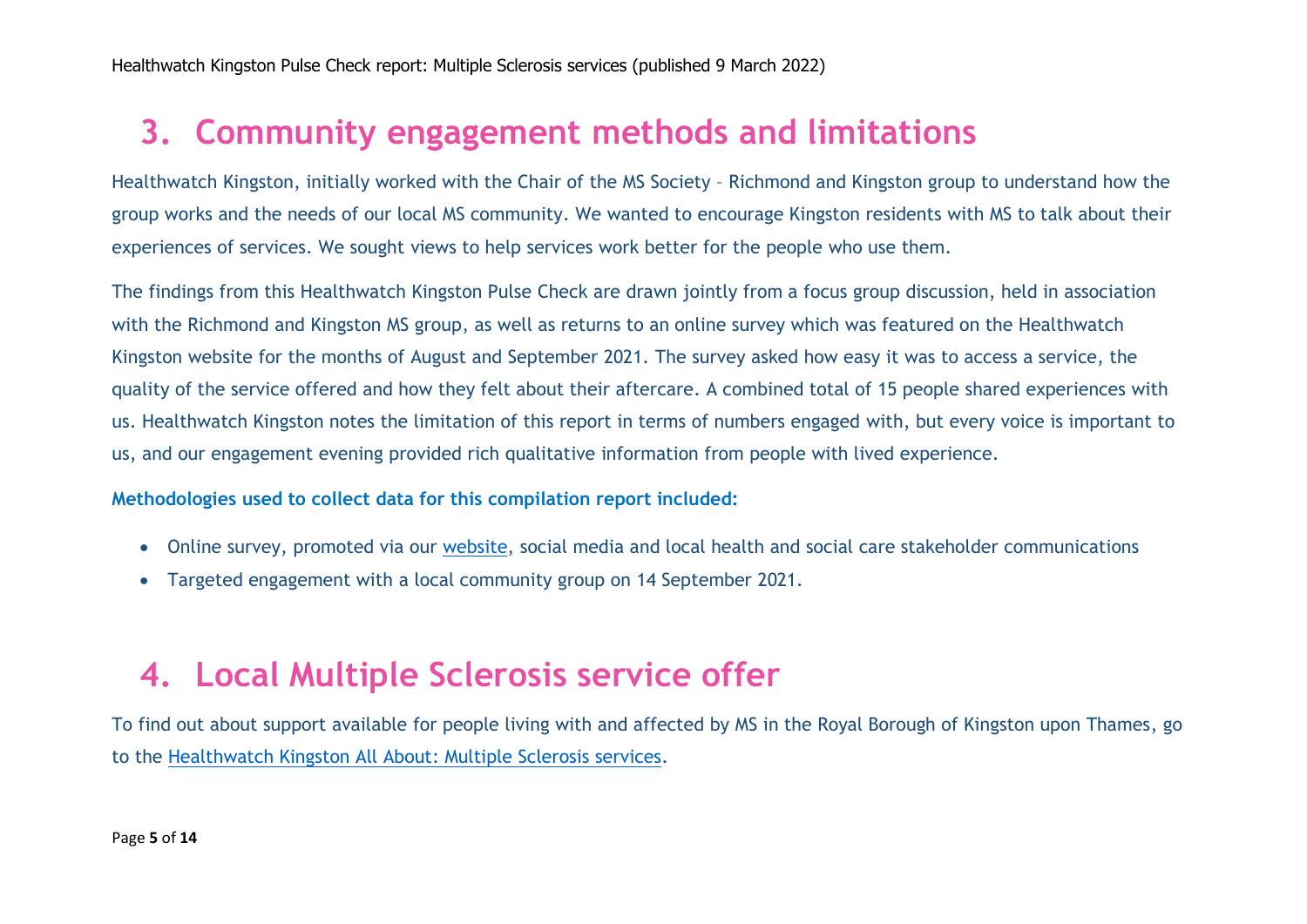### **5. Key messages and recommendations**

- A. **Face-to-face versus online meetings** People with MS that Healthwatch engaged with said there were pros and cons to the switch from face-to-face to online meetings during the pandemic. The Richmond and Kingston MS Group had continued to run regular online meetings throughout 2020 and 2021 due to the vulnerability of some members in order that people felt safe. Healthwatch Kingston heard mixed responses about the switch from face-to-face meetings in a social environment, to meetings being held online. Some participants shared they had missed the opportunity for face-to-face interaction, but others had found they were able to attend meetings more frequently than prior to the pandemic, in an online environment.
- B. **Variable access across boroughs** Based on what we heard, pathways to hospital treatment and care for people with MS varied between boroughs. At our engagement evening with the Kingston and Richmond MS group, we engaged with residents from both boroughs, and it became apparent that residents in Kingston were receiving most of their MS treatment and care in Kingston whereas Richmond residents were more widespread and included treatment and care services in Paddington / West Middlesex / St Georges and St Helier Hospitals.
- C. **Need to travel for care** Participants explained that due to the nature of MS, and the variety of symptoms, people living with the condition may have a need to travel to hospitals that were not necessarily local to them to receive specialist treatment, however, they fully appreciated why this was necessary.
- D. **Issues with long distance travel** Some shared that travelling long distances for treatment was not always comfortable or convenient and expressed concerns that hospital transfers sometimes prove unreliable. This can be particularly problematic for those who have bowel conditions as well as physical disabilities.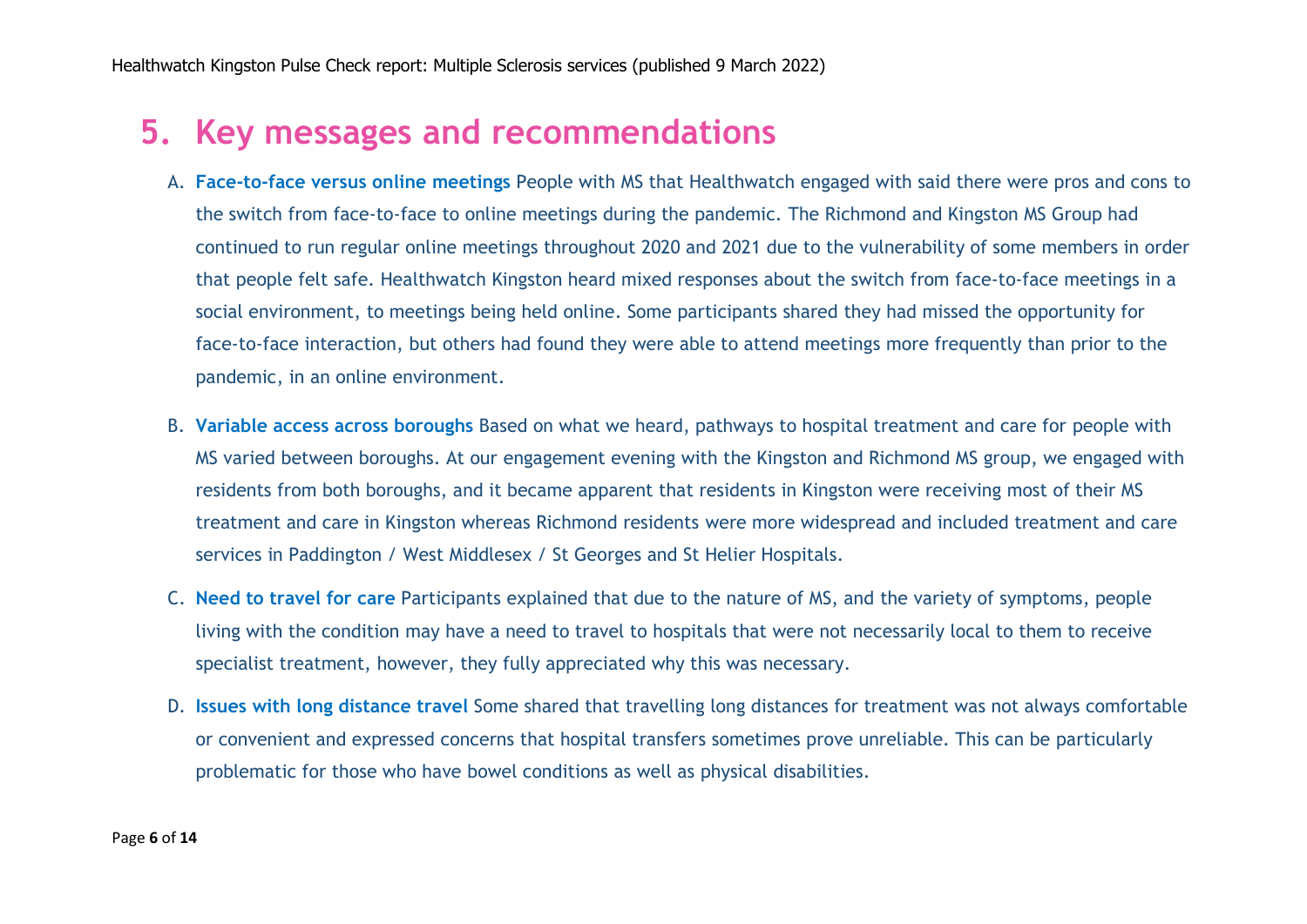E. **Hospital parking** Blue Badge parking can prove to be a challenge for some because of limited space availability, and parking at hospitals for MS appointments was described by one person as:

*I worry about people with MS who do not have a Blue Badge, as parking is ridiculously expensive for those without one."*

Another shared a similar concern about the high costs associated with hospital parking:

*I often find myself driving around hospital car parks for ages before I find a space, and even though I am not parked, but doing circuits, I still have to pay for the time and not the space."*

F. **MS and Blue Badge disability requirements** We were also informed that trying to obtain a Blue Badge can be complicated and people felt the validity of their requests for a badge were overly questioned by authorities:

*I feel as if I have to justify my MS as being a disability."*

G. **Problems with fluctuating MS symptoms and assessments for access to support** We heard that initial MS assessments can be time consuming and difficult especially with brain fog (a common MS symptom) or with physical disability/pain. Again, participants in the group expressed frustrations with "the system". This is what one person said: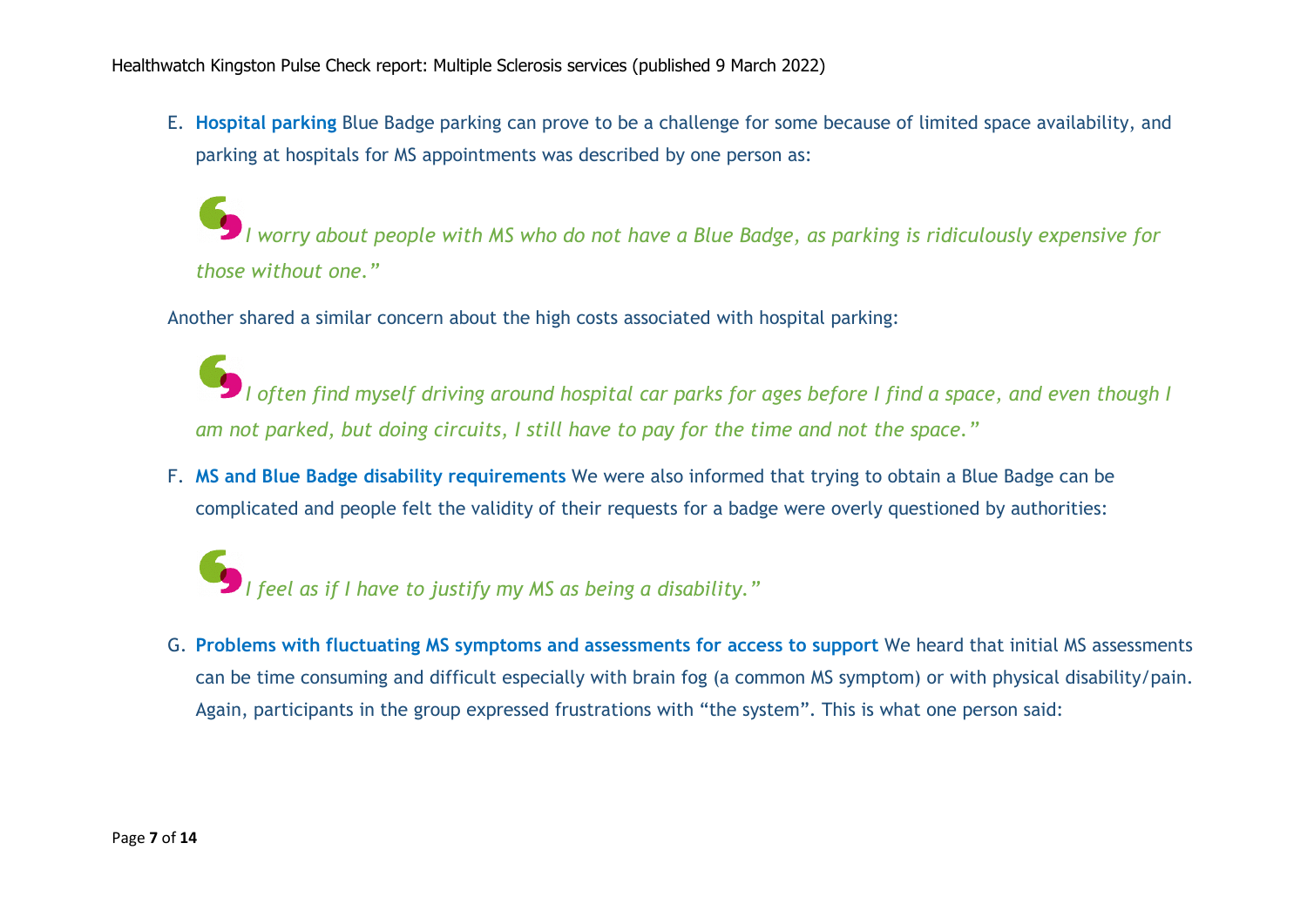*It was incredibly frustrating when I had to justify the disabling impact that MS has had on my life and why is it that an MS diagnosis from a doctor wasn't enough evidence for my assessor."*

Disability assessments for access to Personal Independence Payment (PIP) can help with extra living costs but were a cause of concern as participants felt that assessors were not MS specialists, or even medically trained and did not understand the varying complex conditions associated with MS.

*I felt like I was being tested and found the process very stressful. It was even stressful and exhausting preparing for the assessment as I had to collect all my medical evidence without any support and it made the symptoms, I was experiencing at the time worse."*

We heard that this sort of experience was particularly problematic for those who have Relapsing Remitting Multiple Sclerosis (RRMS) – where the severity of attacks and recovery times between relapses vary widely from person to person. People shared that they can find it difficult to prove how severe their symptoms are, if an assessment is booked at a time when their symptoms are not at their worst. Two others noted:

*I only got my PIP after having to go through an appeals process."*

*Why do we have to be reassessed when there is currently no cure for MS?"*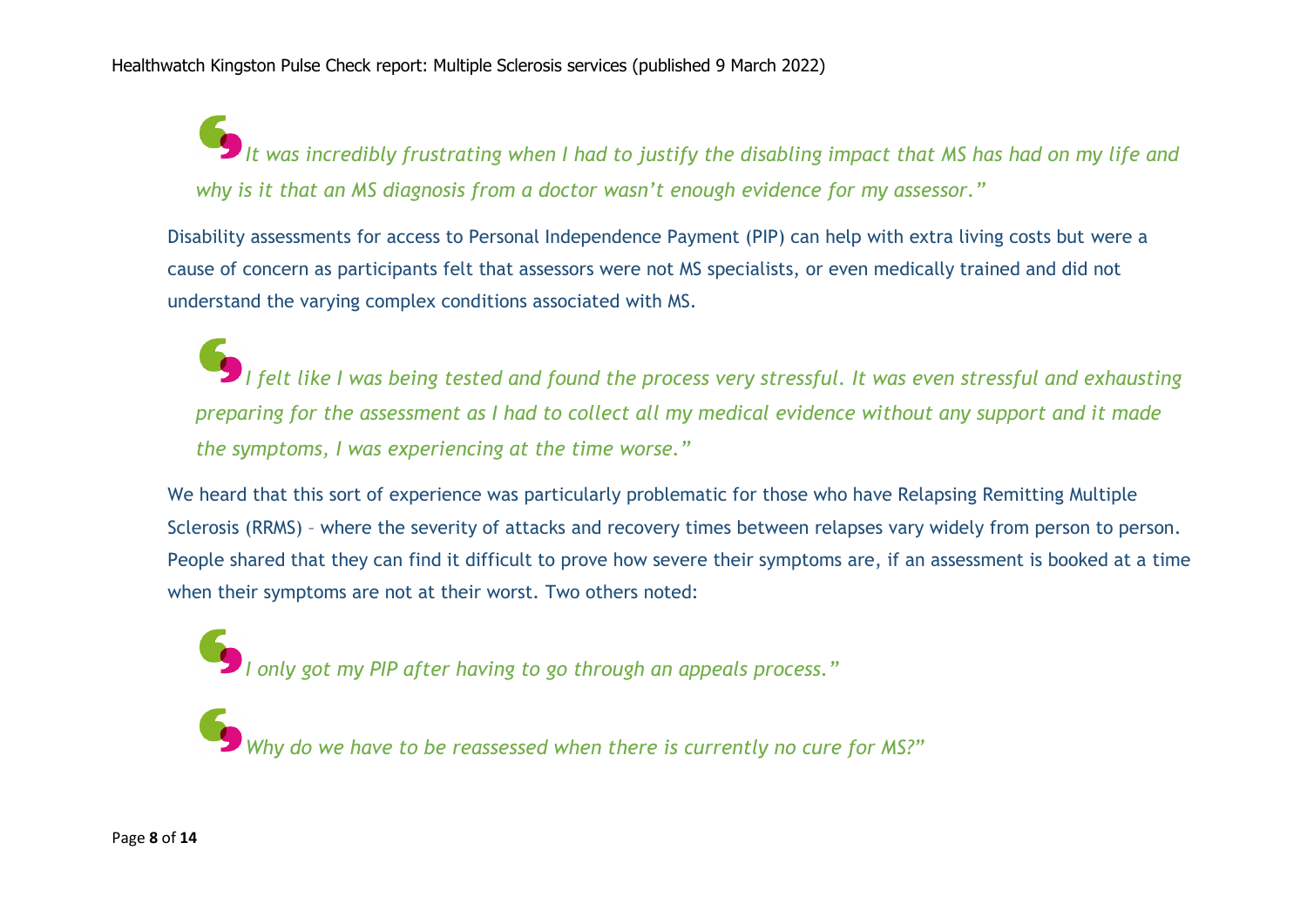Healthwatch Kingston Pulse Check report: Multiple Sclerosis services (published 9 March 2022)

H. **Differentiating between MS** (and other longterm conditions such as ME/Chronic Fatigue) **and Long Covid symptoms** One respondent in our ['Living with Long Covid' report](https://www.healthwatchkingston.org.uk/report/2022-02-28/living-long-covid-royal-borough-kingston-upon-thames) noted the difficulty they had experienced since having Covid:

*Living with RRMS has made it tricky for me to distinguish between potential Long Covid symptoms and my intermittent RRMS symptoms - apart from loss of taste and smell and weird hair loss."*

Advice on how to prepare for a Personal Independence Payment (PIP) assessment can be found [here.](https://www.citizensadvice.org.uk/benefits/sick-or-disabled-people-and-%20%20carers/pip/help-with-your-claim/your-assessment/)

I. **Hospital treatment and care** There was concern raised by some about limited access to an MS specialist nurse in the borough as participants felt that the nurse-to-patient ratio did not support the numbers of Kingston residents living with MS. However, there was positive feedback for the MS specialist nurse who works with people at Kingston Hospital.

Kingston Hospital informed Healthwatch Kingston that their current MS specialist nurse to MS patient ratio was, 1 nurse per 437 patients, however, this is still well above the recommended caseload of 315 (MS Trust [ms-trust-special](https://mstrust.org.uk/sites/default/files/ms-trust-specialist-nurse-mapping-2018.pdf)[ist-nurse-mapping-2018.pdf \(mstrust.org.uk\)\)](https://mstrust.org.uk/sites/default/files/ms-trust-specialist-nurse-mapping-2018.pdf), and the range of new Disease Modifying Treatments places significant workload on MS specialist nurses. We also learned that there is no MS specialist nurse working as part of the Multidisciplinary Team (MDT) in Kingston, unlike in other south west London boroughs (for example, there is an MS community-based nurse provision in Richmond). This difference has been highlighted by the acute based MS specialist nurses at Kingston.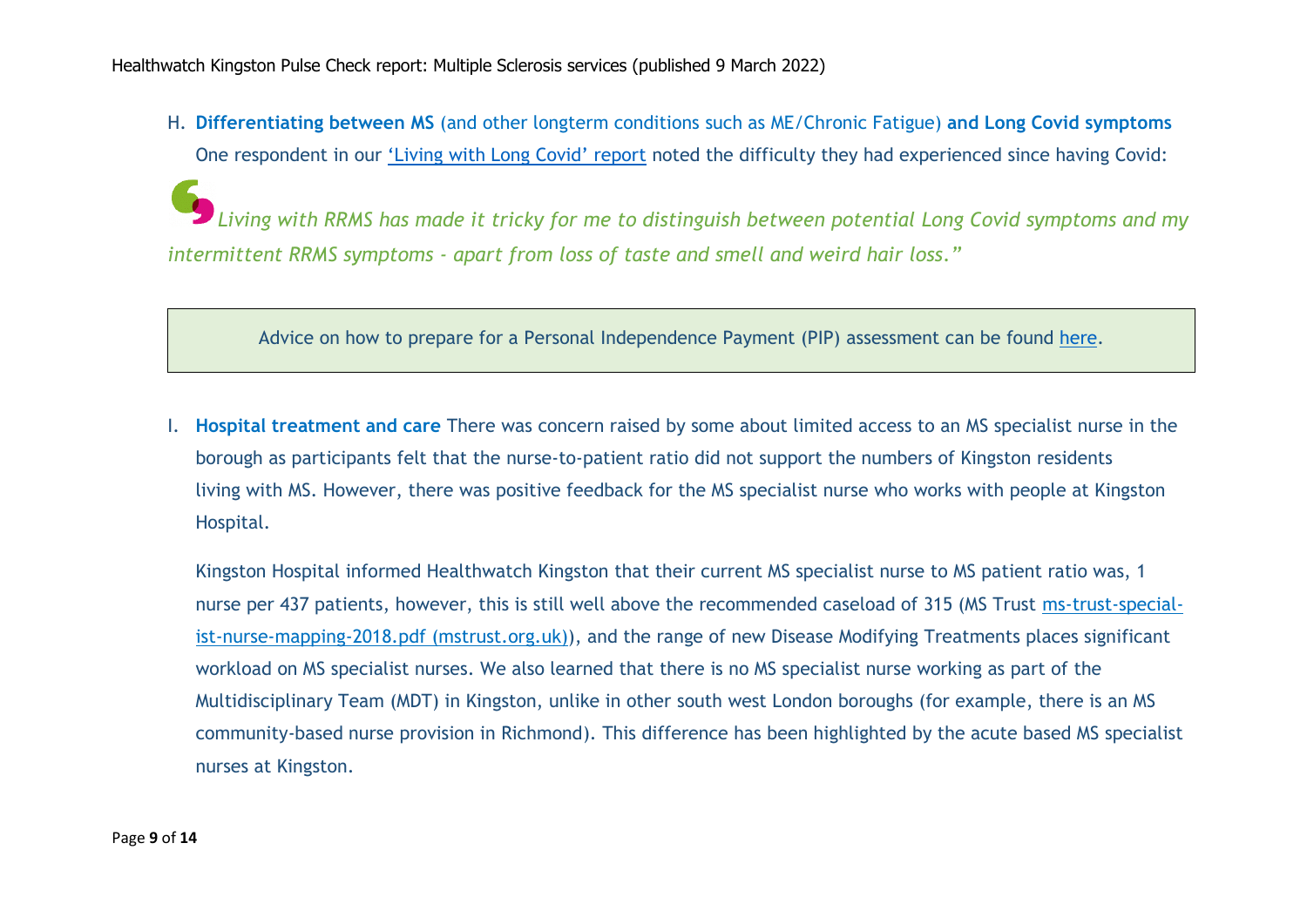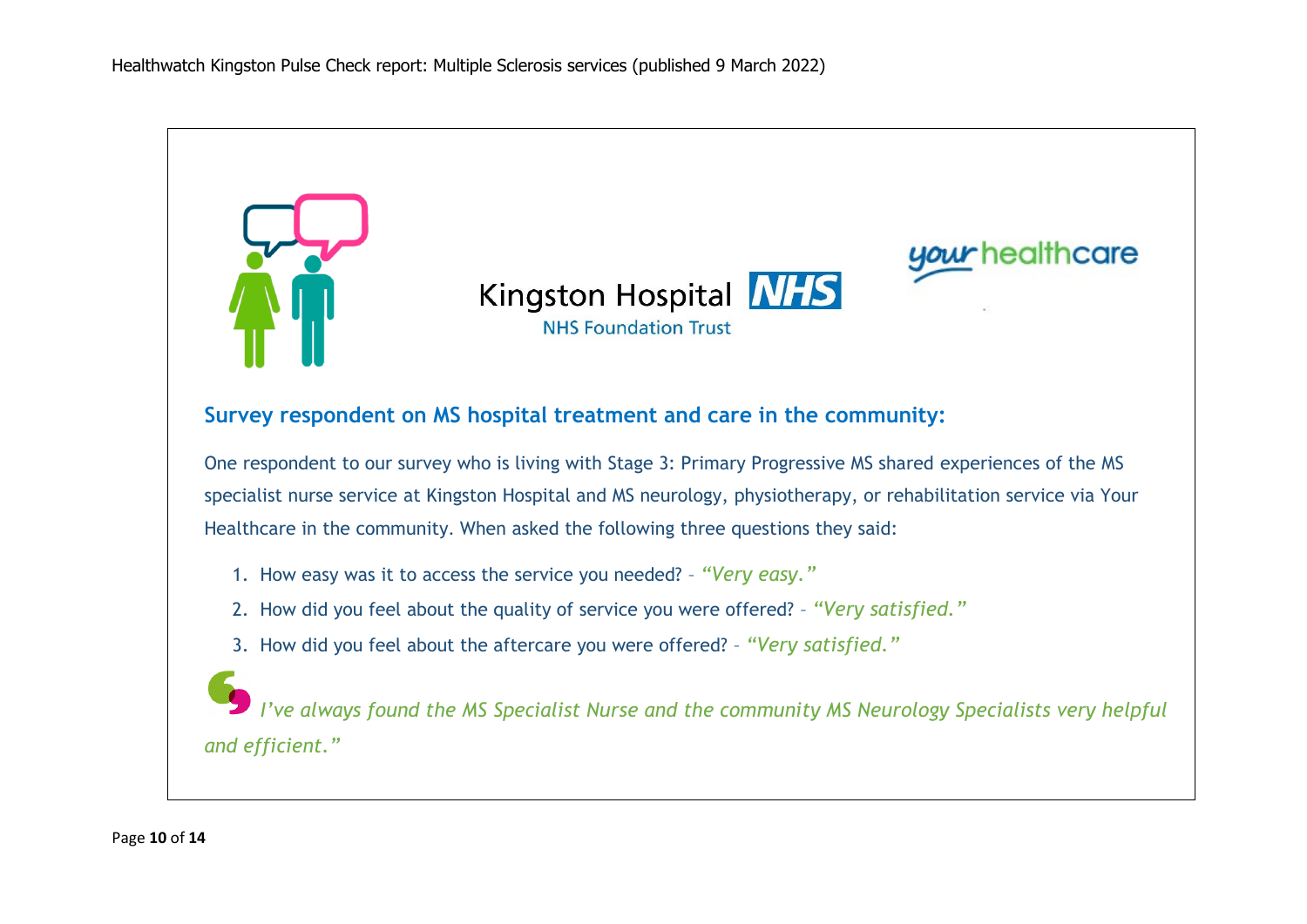Another MS patient replied about both emergency services and MS treatment and care at a different hospital:

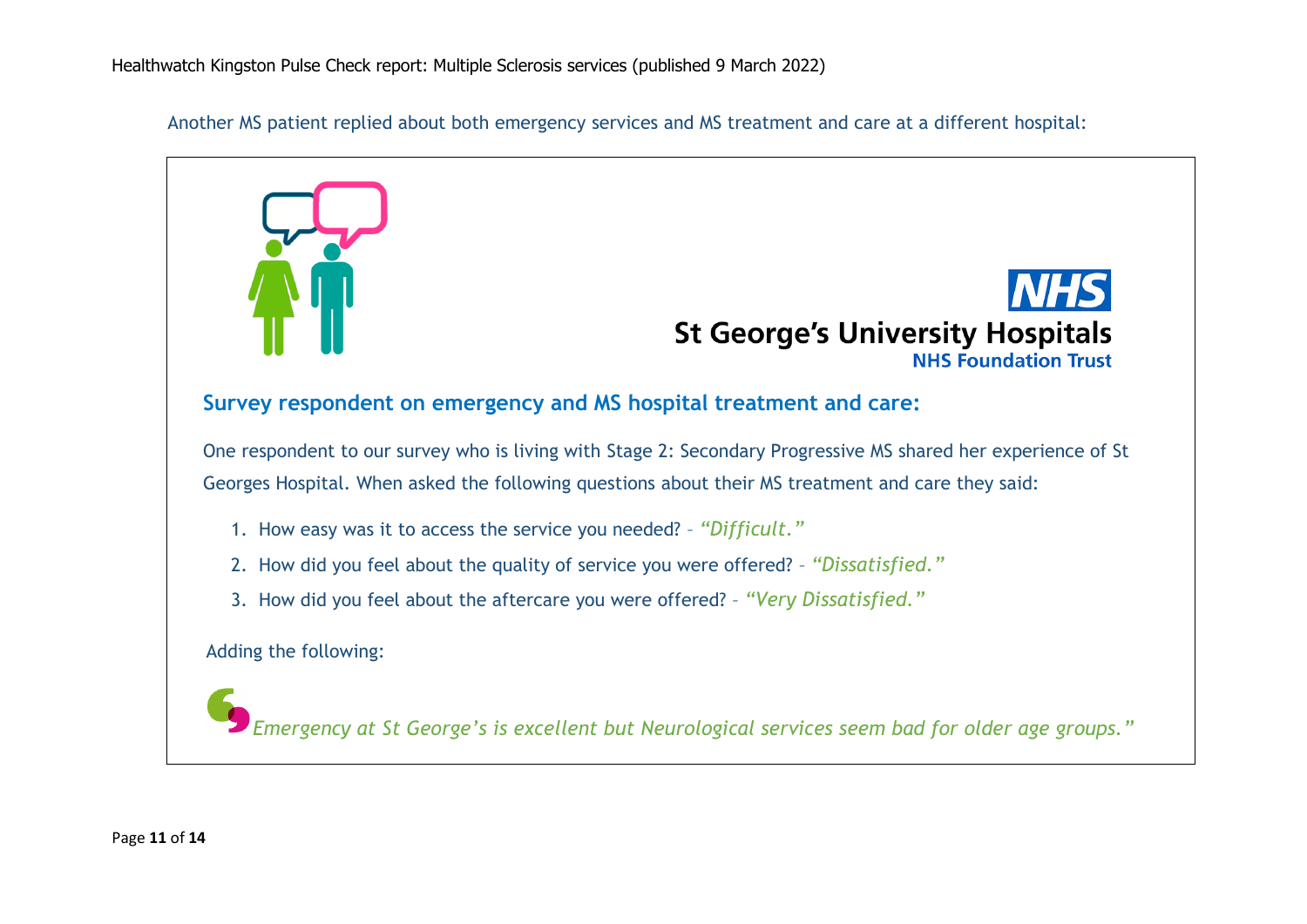Healthwatch Kingston Pulse Check report: Multiple Sclerosis services (published 9 March 2022)

- J. **Housing needs** Participants noted the need to modify housing for some people with MS and severe disabilities. An example was shared by one person we spoke with that helped illustrate this issue but was an example from a north London borough. They said that a person with MS they knew was offered a commode rather than additional work being done on their home. They had to fight for support from their council to put in a downstairs toilet.
- K. **Support networks** Several times Healthwatch heard how important their support networks were as people needed to rely on family and friends to help with their care. Another person shared that they themselves were expected to be a care giver:

*Even though I'm receiving help and care with living with my MS, I still find I need to provide care to my elderly relatives."*

#### **KEY RECOMMENDATIONS for Commissioners and Providers of Multiple Sclerosis services:**

- 1. **Health and social care service leads should explore ways to increase awareness of Multiple Sclerosis within the workforce** in particular better understanding of the variety and intermittent nature of symptoms and the disabling impact that Multiple Sclerosis has on both the mental and physical health of people living with the condition.
- 2. **Review service provision in relation to the key messages shared in this Pulse Check Kingston report** to ensure that both direct services and support (accessible treatment and care, such as MS specialist nurse to MS patient ratios both in hospital and as part of the community MDT/informed assessments/housing etc.) and associated services (Blue Badges/parking etc.) have capacity to appropriately meet the needs of people with Multiple Sclerosis in Kingston.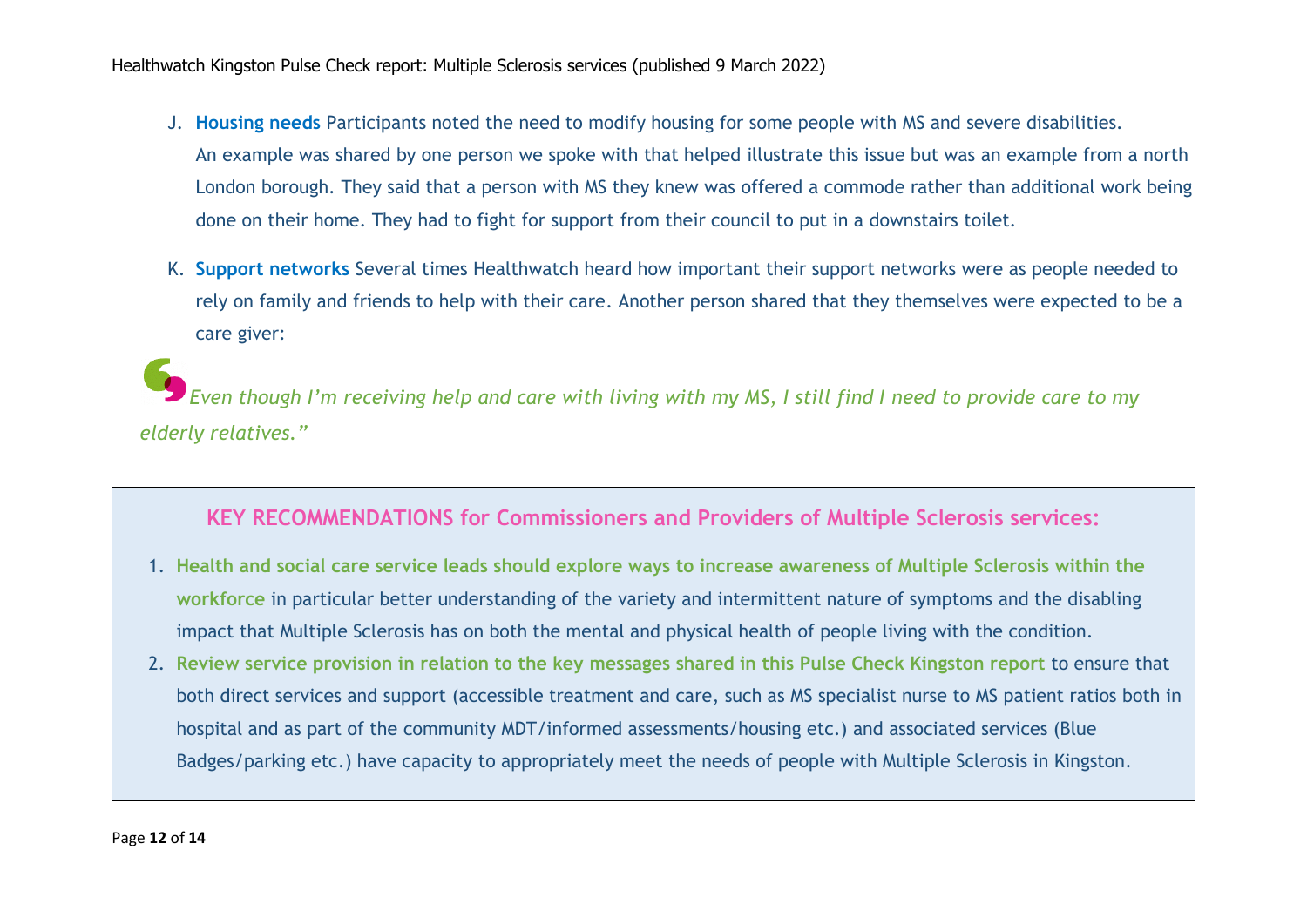### **6. Thank you and next steps!**

Healthwatch Kingston would like to thank everyone that has shared their experiences with us. Everything we say and do is informed by what local people tell us. We will publish this report on our [website](http://www.healthwatchkingston.org.uk/) and share with Healthwatch England, the Care Quality Commission, the Royal Borough of Kingston upon Thames, South West London Clinical Commissioning Group, Multiple Sclerosis service providers, the Voluntary and Community sector in Kingston and other stakeholders.